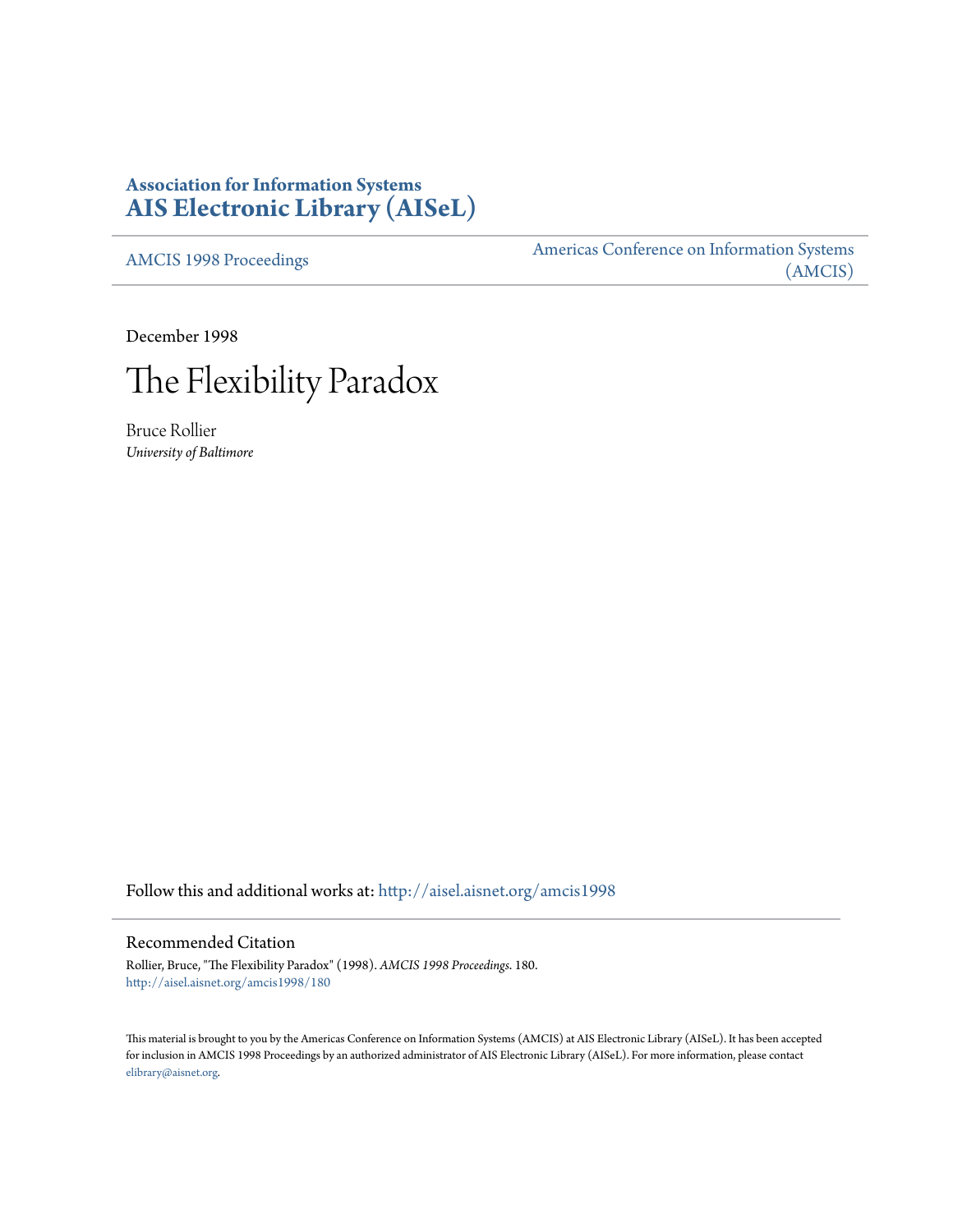## **The Flexibility Paradox**

## **Bruce Rollier** University of Baltimore

#### **Abstract**

*Organizational flexibility is unquestionably a strategic asset in today's dynamic business environment, and an adaptable IT infrastructure is a competitive necessity. Modern organizations must be prepared to change directions quickly to meet the needs of customers, to respond to the moves of competitors, and to take advantage of emerging opportunities. Information technology makes possible a much higher degree of flexibility than could be reached in prior years. Yet, the concept is a slippery one, very difficult to define, and there is a curious paradox: implementing an effective infrastructure requires careful planning, and planning constrains flexibility.*

Organizational flexibility can provide competitive advantage, especially in an increasingly turbulent environment such as exists today. Information technology makes possible the "virtual organization", characterized by five attributes: alliance for a common goal, underlying information and communication technologies, vertical integration, globalization, and collaboration. (Grimshaw and Kwok, 1998, p. 46). Such arrangements are often short-lived; when the goal is reached, the virtual firm may disperse and then reformulate in other configurations. Electronic commerce enables a small firm to serve markets throughout the world. Manufacturing firms have moved away from "mass production", with its long, inflexible production runs, and toward "mass customization", a tailoring of products to the demands of individual consumers or groups of consumers while maintaining a profitable cost structure (Parker, 1996).

Effective mass customization requires a high degree of flexibility and great creativity, but many business firms today are achieving it to a significant degree. Stewart (1992) describes the degree of flexibility achieved by the most successful Japanese business firms. Flexibility can enable a firm to "read the market quicker, manufacture many different products on the same line, switch from one to another instantly and at low cost, make as much profit on short runs as on long ones, and bring out new offerings faster" and force other firms to follow their lead on prices (p. 63). Rather than depending on strategic plans developed in advance, organizations must be prepared to respond to what Ansoff (1979) has called "weak signals" in the environment (p. 56). Duncan (1995) argues that we now have the technological capacity for an infrastructure to provide information on "anything to anyone at anytime" and that this is "the epitome of flexibility" (p. 39).

There is a paradox here, however. An infrastructure that provides a high degree of organizational flexibility may in itself be inflexible. Building the infrastructure may take years to complete, or the costs may be difficult to justify to executive management with benefits that are uncertain and hard to measure. Some firms have discovered that it can make operations much more complex and have a negative impact on profitability (Gilmore and Pine, 1997). An effective IT infrastructure is likely to be inflexible in terms of its components. For example, decisions about the design of networks may provide a high degree of flexibility for current conditions, but the decisions may be quite difficult to modify should conditions change after they are implemented.

Similarly, a well-designed relational database and accompanying database management system provides excellent flexibility as an information source; very complex ad hoc queries can be formulated and executed quickly. However, the development of the database may have taken several years of effort and very significant resource expenditures. The rationalization of data names, the elimination of redundancies, the resistance to giving up ownership of data, development of the data dictionary, establishment of a data-driven approach to software development and the integration of CASE tools, providing training in query formulation, and all the other tasks inherent in the centralization of the data resource provide very significant enhancements to organizational flexibility. It would be all but impossible in most industries to compete globally without an effective database management system. And yet, all the decisions that were made in creating the database are constraints that limit infrastructure flexibility. The logical design process results in a particular set of entities and attributes, which are then converted into a particular set of normalized tables. A particular DBMS is chosen, with its particular SQL dialect, its limitations on table sizes, the CASE tools that are compatible with it, and all the other factors that make it somewhat different from other DBMS packages. A particular hardware configuration is chosen; the DBA staff and the users are trained for this DBMS, and a library of embedded SQL queries is gradually built up. The decision to centralize the data tables may make it more difficult later to distribute the data geographically. Many other decisions are made which, once implemented, will be difficult to change later. Virtually all infrastructure decisions will reflect this paradox: they have the potential to improve organizational flexibility, but at the same time constrain the infrastructure configuration.

A good infrastructure requires painstaking planning, but planning is inherently inflexible. An approved strategic plan is an organizational commitment, and a constraint to flexibility of action (Mintzberg, 1994). Complete flexibility would be an